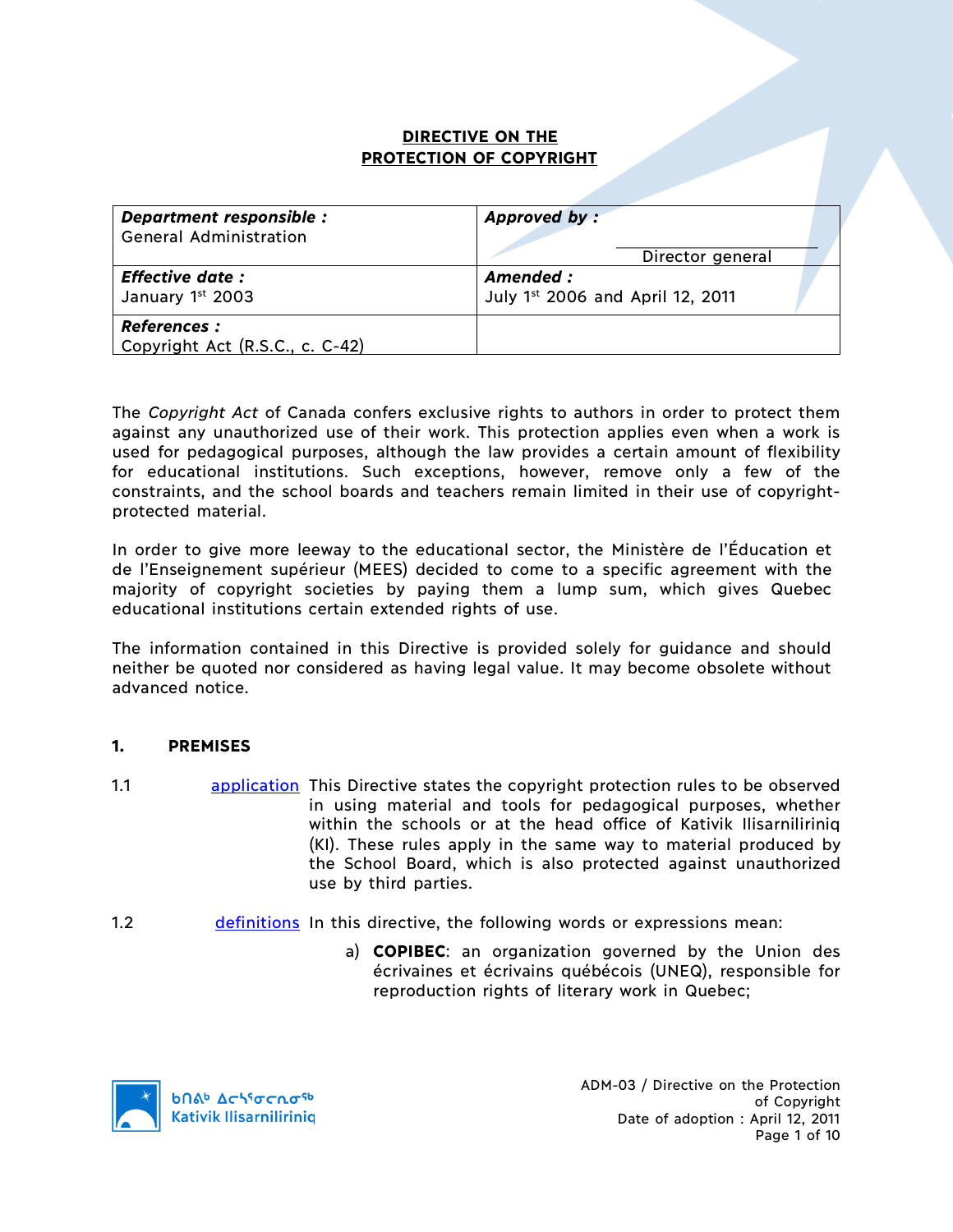- b) **copyright** : in relation to a work means the sole right to produce or reproduce the work or any substantial part thereof in any material form whatever, to perform the work or any substantial part thereof in public;
- c) **premises** : the place where teaching is carried out;
- d) **MEES** : ministère de l'Éducation et de l'Enseignement supérieur [department of education of Quebec];
- e) **musical work** : any musical composition with or without lyrics, without distinction between classical and popular music;
- f) **protected work :** original literary, dramatic, musical or artistic works;
- g) **SOCAN :** Society of Composers, Authors and Music Publishers of Canada;
- h) **SODRAC :** Society for Reproduction Rights in Canada of Composers, Authors and Music Publishers;
- i) **SOPROQ :** Société de gestion collective des droits des producteurs de phonogrammes et de vidéogrammes du Québec.

## **2. COPYRIGHT**

- 2.1 extent of In relation to sole rights related to a work, copyright protection protection includes, among others:
	- a) translation;
	- b) reproduction (on tapes, records, computers, etc);
	- c) publication;
	- d) performance in public;
	- e) communication to the public (radio, television, Internet, etc.);
	- f) public exhibition;
	- g) adaptation and conversion into another form of work.

2.2 **birth of a work is automatically protected as soon as it is fixed into a non-**<br>**A work is automatical form** The work does not have to be complete copyright nor definitive. A draft, notes or a detailed plan are sufficient. An ephemeral material form. The work does not have to be complete, idea is not protected, only the form by which it is expressed is protected (book, painting, music, sculpture, photograph, film, computer program, etc.).



ADM-03 / Directive on the Protection of Copyright Date of adoption : April 12, 2011 Page 2 of 10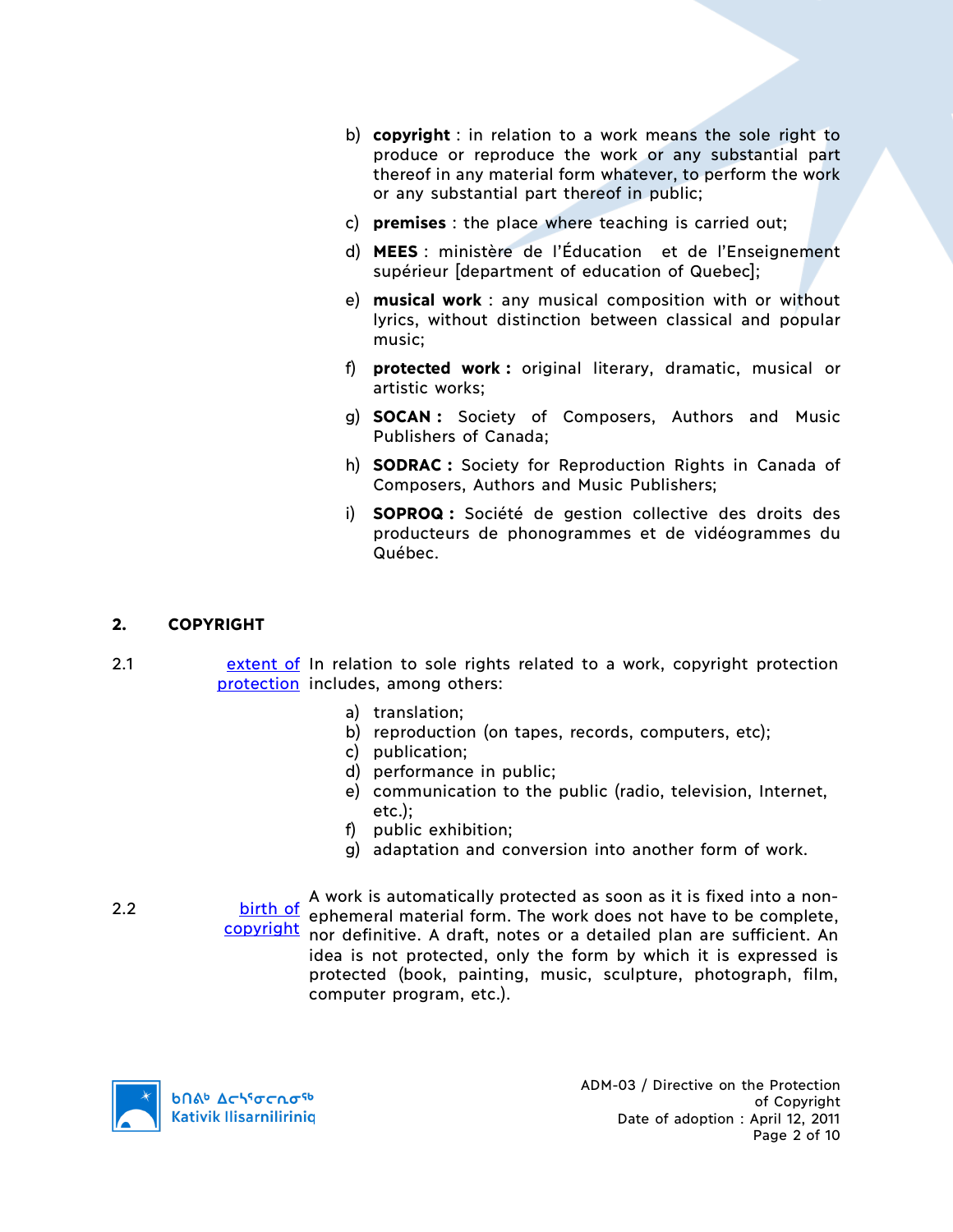- 2.3 **official Although copyright is automatically established, it is preferable to** registration register it officially at the Copyright Office in order to avoid copyright ambiguities as to the ownership of copyright in case of conflict.
- 2.4 **OWER OF STARE COMPTER 12.4 OWER OF CONCERT** OWNER THE STARE ONLY THE STARE STARE STARE STARE STARE STARE STA

copyright

- a) the author of the work;
	- b) the employer, if the work was made in the course of employment, in the absence of any agreement to the contrary;
	- c) the person who ordered a photograph, a portrait, or an engraving for valuable consideration, in the absence of any agreement to the contrary;
	- d) another person, if the original copyright owner has assigned copyright.
- 2.5 **term of Copyright protection is not indefinite. As a general rule the** copyright copyright subsists for 50 years following the death of the author, or following the first publication of the work, where such publication occurred after the death of the author. As for the copyright for a performance by an artist (execution in public), the protection extends to the 50 years following the recording of such performance.
- 2.6 geographical Any work produced by a citizen or a person ordinarily resident in extent of a treaty country of the *Berne Convention* or the *Universal*  protection *Copyright Convention* is automatically protected in all treaty countries. Canada is a signatory of all these treaties, as are the majority of industrialized countries. Thus, a work produced in the United States or in France is protected, and copyright regulations pertaining to its use in Canada must be respected.

| <b>Procedure</b>  |                                                                                                                                                                                                                                                                                                                                                                                                                                                                                                                                                                                                                                                            |
|-------------------|------------------------------------------------------------------------------------------------------------------------------------------------------------------------------------------------------------------------------------------------------------------------------------------------------------------------------------------------------------------------------------------------------------------------------------------------------------------------------------------------------------------------------------------------------------------------------------------------------------------------------------------------------------|
| $\vert 2A\rangle$ | example A musical work composed by Beethoven is no longer protected by<br>copyright since the author has been dead for over 50 years. An<br>orchestra could, therefore, perform this work without paying<br>royalties and could even record its performance. With respect to<br>the use of this recording, the orchestra would benefit from<br>another type of protection, called copyright in performer's sound<br>recording, for 50 years following the date of such recording.<br>Beyond this period, anybody would be able to use this recording<br>without violating the law. (See Section 5 below about exceptions<br>for educational institutions.) |

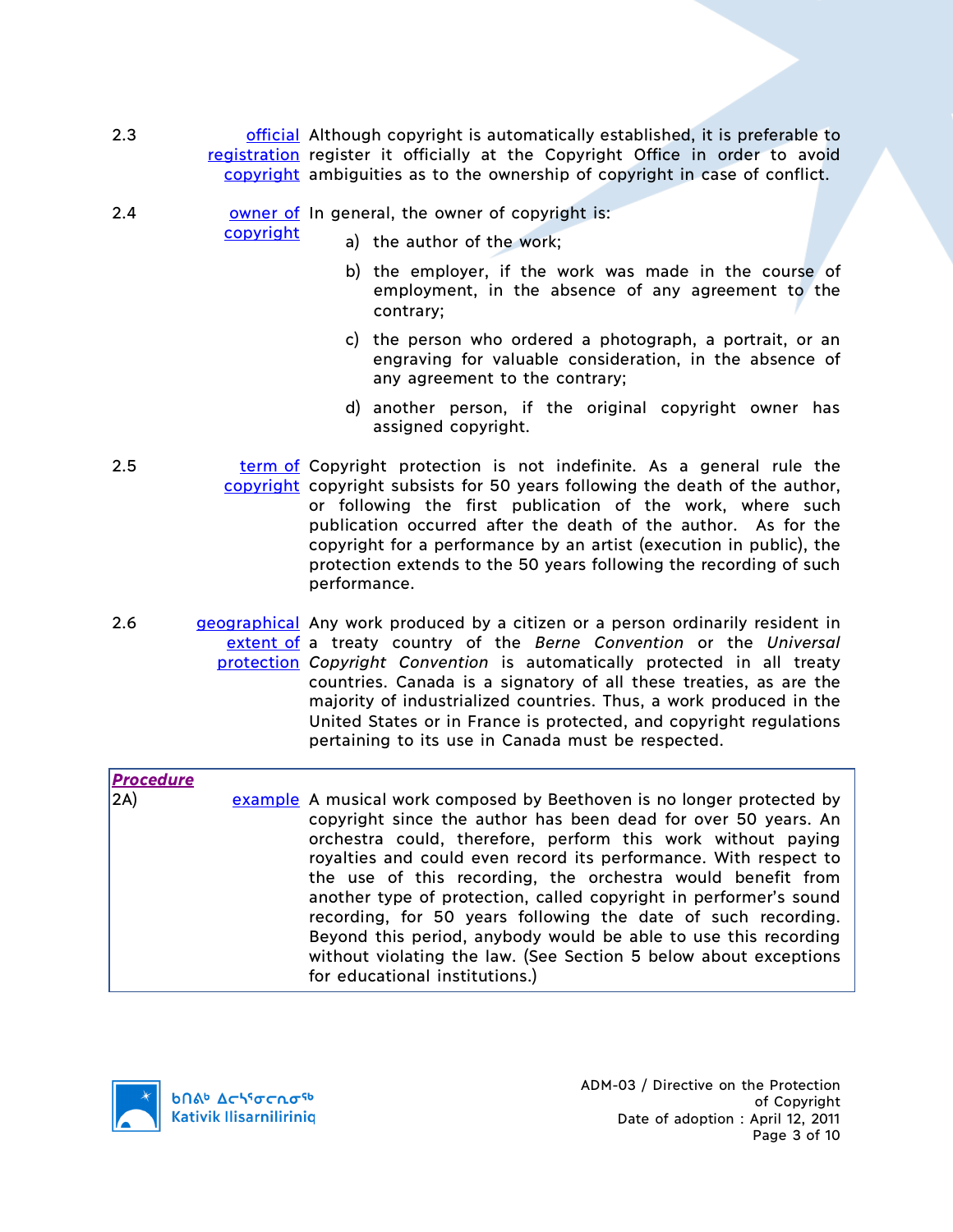#### **3. EXCEPTIONS TO INFRINGEMENT FOR EDUCATIONAL INSTITUTIONS**

- 3.1 exceptions for The law provides for a few exceptions for educational institutions educational where it is possible to use a work without the specific institution authorization of its author. Such uses, however, remain very restricted.
- 3.2 reproduction Teachers may, for pedagogical purposes and on the premises of the institution, make a manual reproduction of a work onto a dryerase board, flip chart or other similar surface. They may also project an image of that copy using an overhead projector or similar device.
- 3.3 examinations The law allows for the reproduction, translation, performance or or tests communication of a work or other matters subject to copyright on the premises of the institution and within the context of examinations or tests.
- 3.4 **plays, music** The live performance in public of a work (song, play, etc.) by and live students, as well as the listening to a sound recording of a work performances (on CD, etc.) or the viewing of or the listening to a work a the time of its retransmission by telecommunications are permitted. These acts must be done on the premises of the institution for pedagogical purposes and not for profit.
- 3.5 **news reporting, It is possible for a school to reproduce (on video cassette...) a** excluding single copy destined to students for pedagogical purposes of documentaries television or radio emissions of news reporting, providing it is not a documentary. This right to reproduce is valid for one year from the date of reproduction, following which, royalties must be paid out or the reproduction must be destroyed.
- 3.6 documentaries A television or radio documentary emission may be reproduced in a single copy destined to students for pedagogical purposes, but this reproduction must be destroyed within 30 days if royalties are not paid out.
- 3.7 mandatory It is mandatory to record information related to reproduction, information destruction and public performance of any copyright work, and the school must label copies of such work or materials so reproduced.

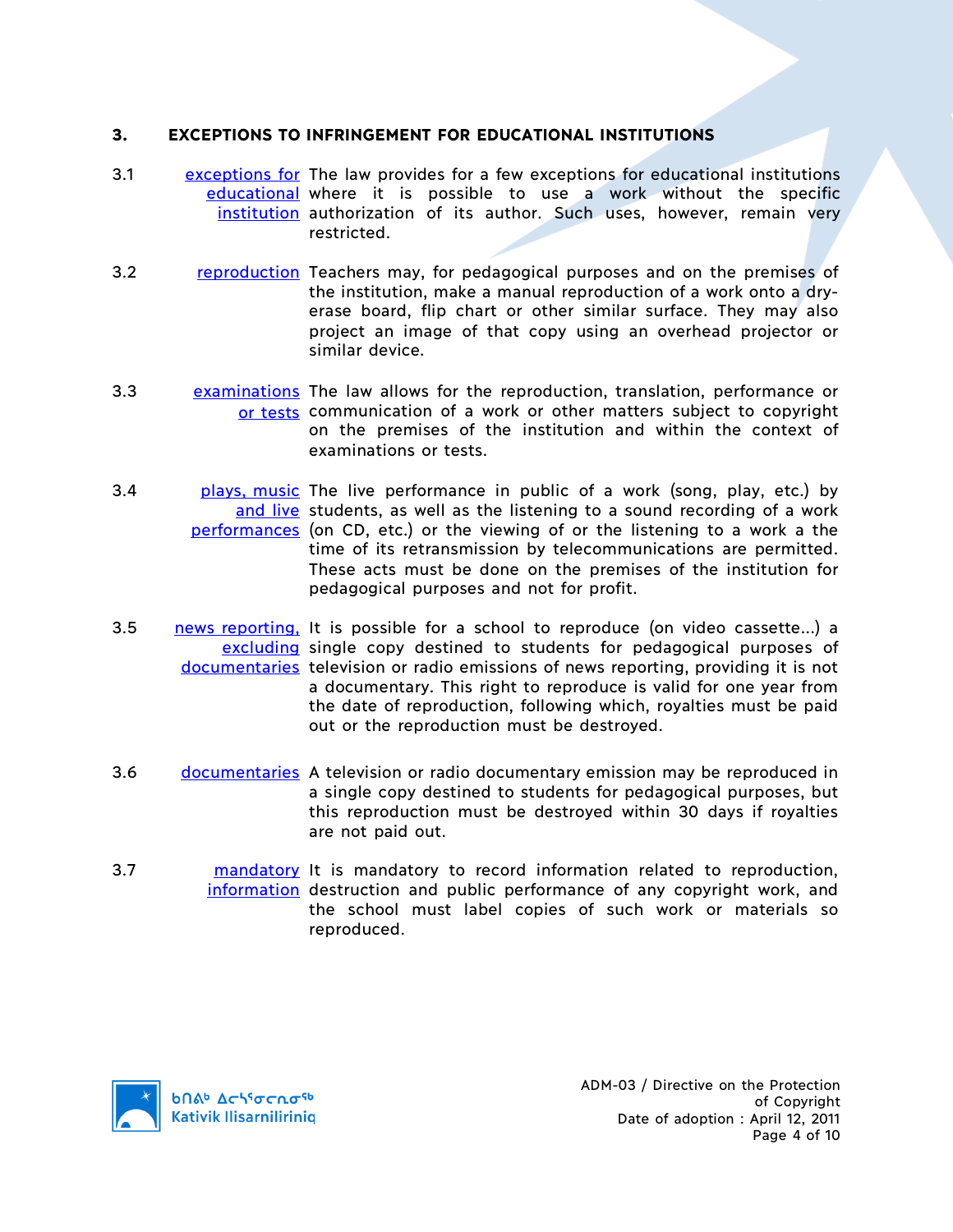publications excerpts of literary works that are protected and already published The pedagogical material produced by KI may contain short where such works are not intended for use in pedagogical institutions. If used, the source must be mentioned, and no more than 2 excerpts of the same author may be used within the 5 following years.

| <b>Procedure</b> |                                                                                      |
|------------------|--------------------------------------------------------------------------------------|
| 3A)              | limitations to The reproduction of a work on acetate or similar material, such as    |
|                  | reproduction on slides, is not permitted if such work is available in Canada, for a  |
|                  | acetate, slides, reasonable price and within a reasonable time or if it is available |
|                  | etc. under a license from a collective society under the same                        |
|                  | conditions.                                                                          |

# **4. USE OF LITERARY WORKS BY THE BOARD AND ITS SCHOOLS**

The above-listed exceptions with respect to reproduction give very little latitude to teachers in the use of a literary work for educational purposes, and in most cases, royalties remain payable. However, an agreement was concluded between the MEES and COPIBEC in order to consolidate the payment of royalties, which will be made by MEES, thereby allowing a wider use of literary works for pedagogical purposes.

- 4.1 literary work A literary work means a book or an article from a newspaper or periodical.
- 4.2 **agreement** The agreement on reproduction of literary works in educational concluded by institutions providing pre-school, elementary and secondary MEES education, stem from an accord entered into by COPIBEC, representing authors and publishers, and the MEES.
- 4.3 license granted COPIBEC grants to users in educational institutions a global license for limited reprography, which gives them access to thousands of Canadian and foreign works protected by copyright.
- 4.4 **application Pursuant to the license granted to the MEES, the term** "reproduction" means reproduction, on paper or acetate, done by means of a reprography process, such as photocopy, xerography, duplication (stencil), manual transcription or drawing (including tracing) and any similar process, or done by means of facsimile or photocopier.
- 4.5 royalties paid In consideration of the license granted, the MEES has undertaken by MEES to pay a financial compensation to authors for the reproduction of their works.

**b**በል<sup>b</sup>  $\Delta$ ch<sup>s</sup>σcnσ<sup>sb</sup> **Kativik Ilisarniliriniq** 

 $3.8$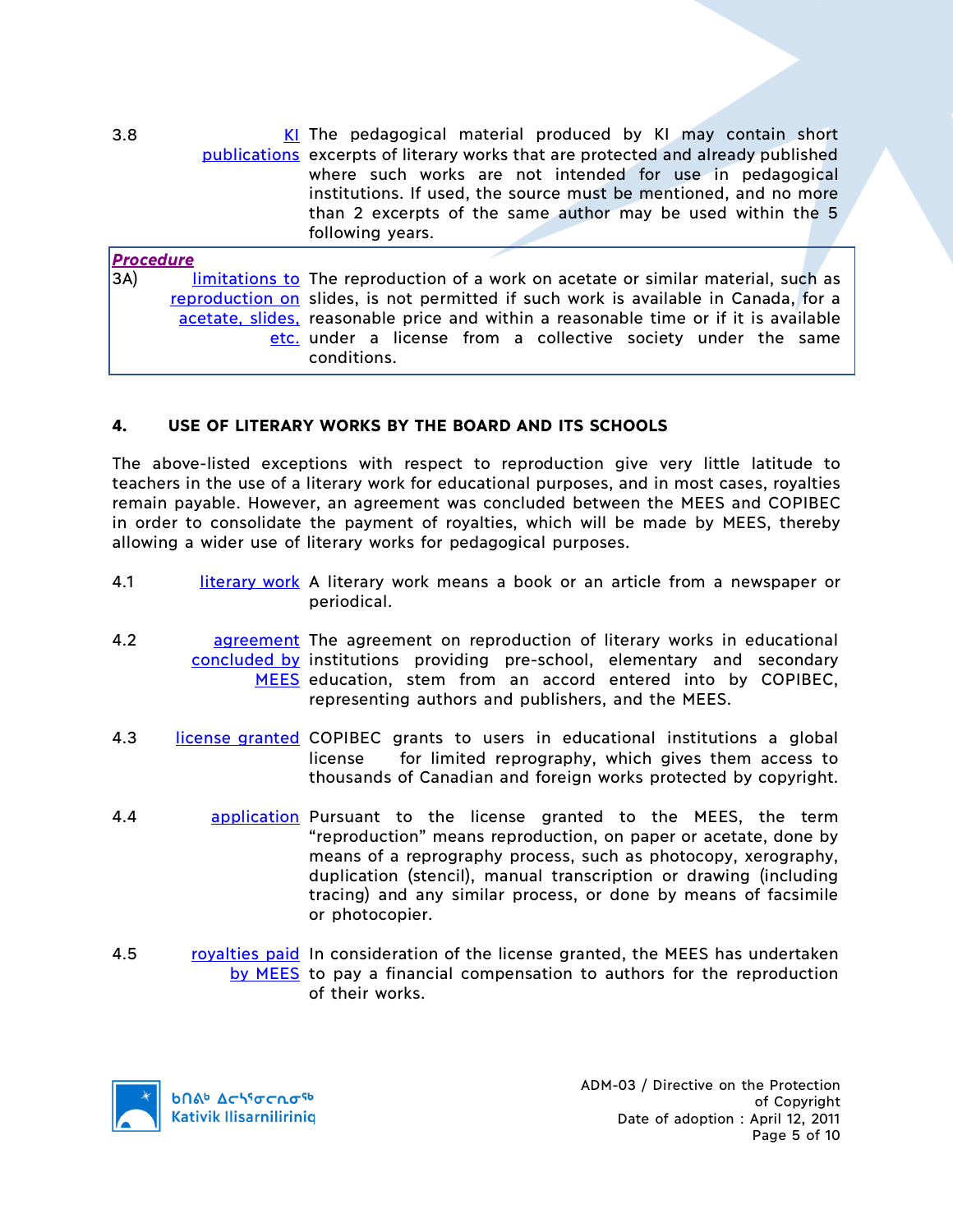4.6 **obligations of Users in schools and school boards, however, must respect the** users reproduction limitations stated in the agreement concluded between COPIBEC and the MEES.

#### **The agreement on reproduction permits the following**

4.7 **reproduction** For the sole purpose of educational services, users in institutions limited to 10% providing pre-school, elementary and secondary education, as or 25 pages well as in school boards, are authorized to reproduce the lesser of 10% or 25 pages of a work.

> Notwithstanding the preceding limitations, it is also permitted to reproduce in its entirety a tale, a short story or a poem included in a compilation, providing the total number of pages reproduced do not exceed the lesser of 10% or 25 pages of the compilation.

> Users may also reproduce in its entirety a periodical or newspaper article, providing the total number of pages of the selected text does not exceed the lesser of 10% or 25 pages of the periodical or newspaper.

#### **The agreement on reproduction does not permit the following**

4.8 **prohibitions** The agreement prohibits the reproduction of unpublished works, of sheet music, as well as the reproduction of separate photographs and illustrations. In addition, the agreement does not apply to works appearing on the COPIBEC exclusion list (See http://www1.copibec.qc.ca/?acition=usedps\_psexclusion

> Except for excerpts used for purposes of examination, testing or evaluation, reproductions taken from a protected work may not be inserted in, joined with or annexed to other documents. For example, the agreement does not allow for compilations or anthologies to be made from reproductions of protected works.

> The digital reproduction of a work (CD-ROM, data banks, etc.) are excluded from the agreement.

4.9 **prohibition** Reproductions produced may not be sold for motive of gain to to sell student or others. However, users are authorized to recover the cost of reproduction, that is to sell copies at cost.

| <b>Procedure</b> |                                                                            |
|------------------|----------------------------------------------------------------------------|
| $\vert$ 4A)      | verification Before reproducing a work, users must ensure that it does not |
|                  | before appear on the list of exclusions established by COPIBEC, because    |
|                  | reproducing the agreement prohibits the reproduction of certain works All  |
|                  | other works may be reproduced by users.                                    |

**b**በል<sup>b</sup> Δςιγσς κα<sup>ς 6</sup> **Kativik Ilisarniliriniq**  ADM-03 / Directive on the Protection of Copyright Date of adoption : April 12, 2011 Page 6 of 10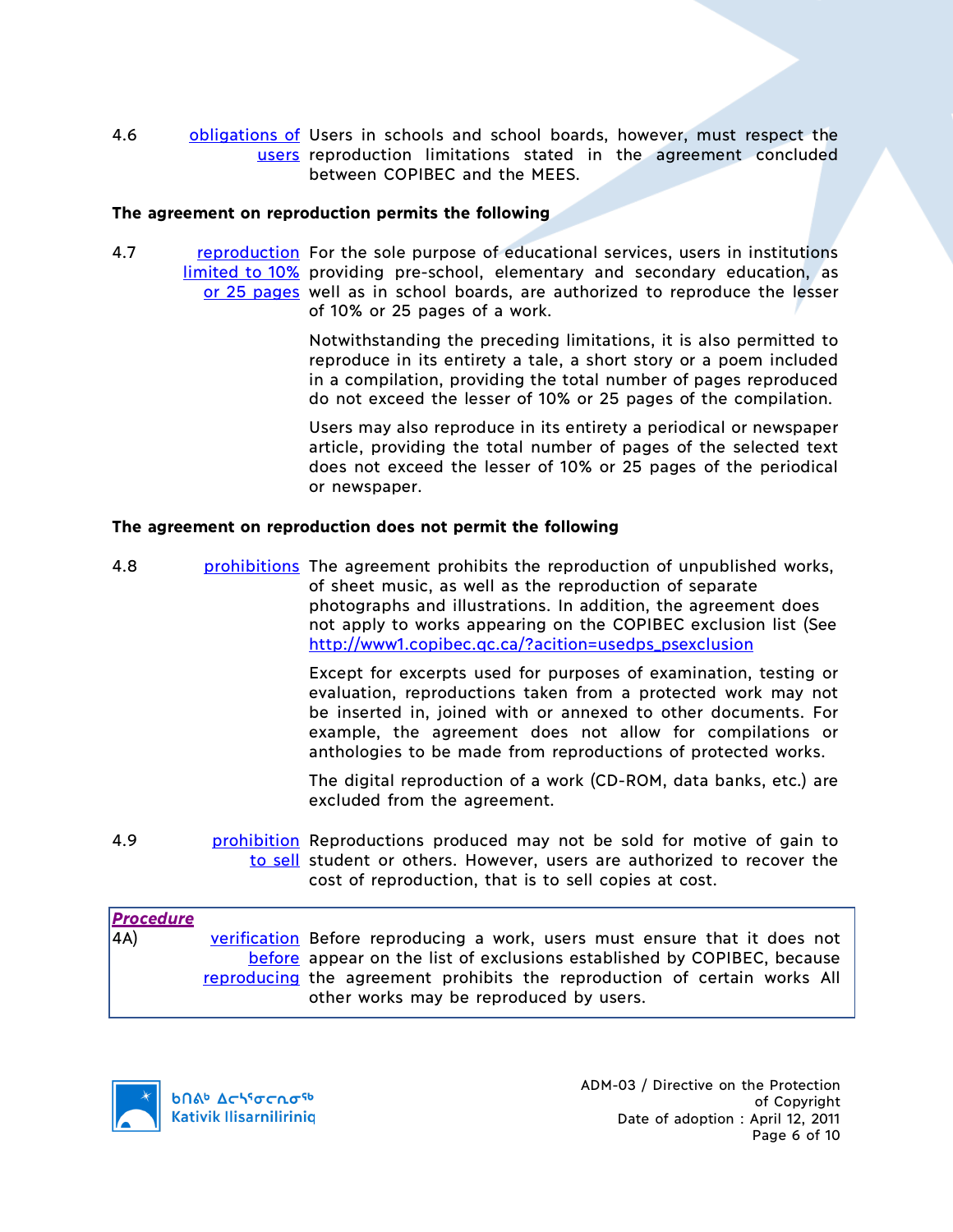- 4B) reproduction Users who wish to reproduce a work beyond the limitations beyond provided for in the agreement on reprography must contact limitations COPIBEC to obtain a special authorization. royalties payable Costs related to obtaining such an authorization shall not be assumed by MEES. 4C) data on material The distribution between individual authors and publishers of reproduced reproduction royalties paid by MEES to COPIBEC is determined through statistical surveys. However, it remains important to verify which documents have actually been distributed to students, and COPIBEC can, with the collaboration of MEES, collect data from target groups comprised of members of the teaching and administrative staff. 4D) identification on Users of educational institutions and school boards must indicate, reproduced on each set of reproductions, the name of the author and of the materials publisher, the title of the work, the date of publication and the page numbers reproduced. 4E) **nomination** The person designated by KI as responsible for the application of
- of a person the agreement on reproduction is the Associate Secretaryresponsible General, at the Administrative center.

## **5. USE OF A MUSICAL WORK BY KI AND ITS SCHOOLS**

#### **Playing or performing a work**

- 5.1 exceptions to the As described in Section 3.4, it is permitted in certain copyright act circumstances to play a sound recording of a musical work (on CD, cassette, etc.) for pedagogical purposes.
- 5.2 **agreement** In order to broaden the exemption to the Copyright Act the MEES between MEES concluded an agreement with SOCAN, which represents the and SOCAN composers, authors and music publishers of Canada. This agreement allows for the playing of a musical work for nonpedagogical purposes and the performance of such work by students.
- 5.3 license granted SOCAN grants to schools a license covering the playing of any work from the world repertoire or the performance of such work by students, without requiring and authorization or paying royalties. Activities to which the agreement applies are:

**b**በል<sup>b</sup>  $\Delta$ ch<sup>s</sup>σcnσ<sup>sb</sup> **Kativik Ilisarniliriniq**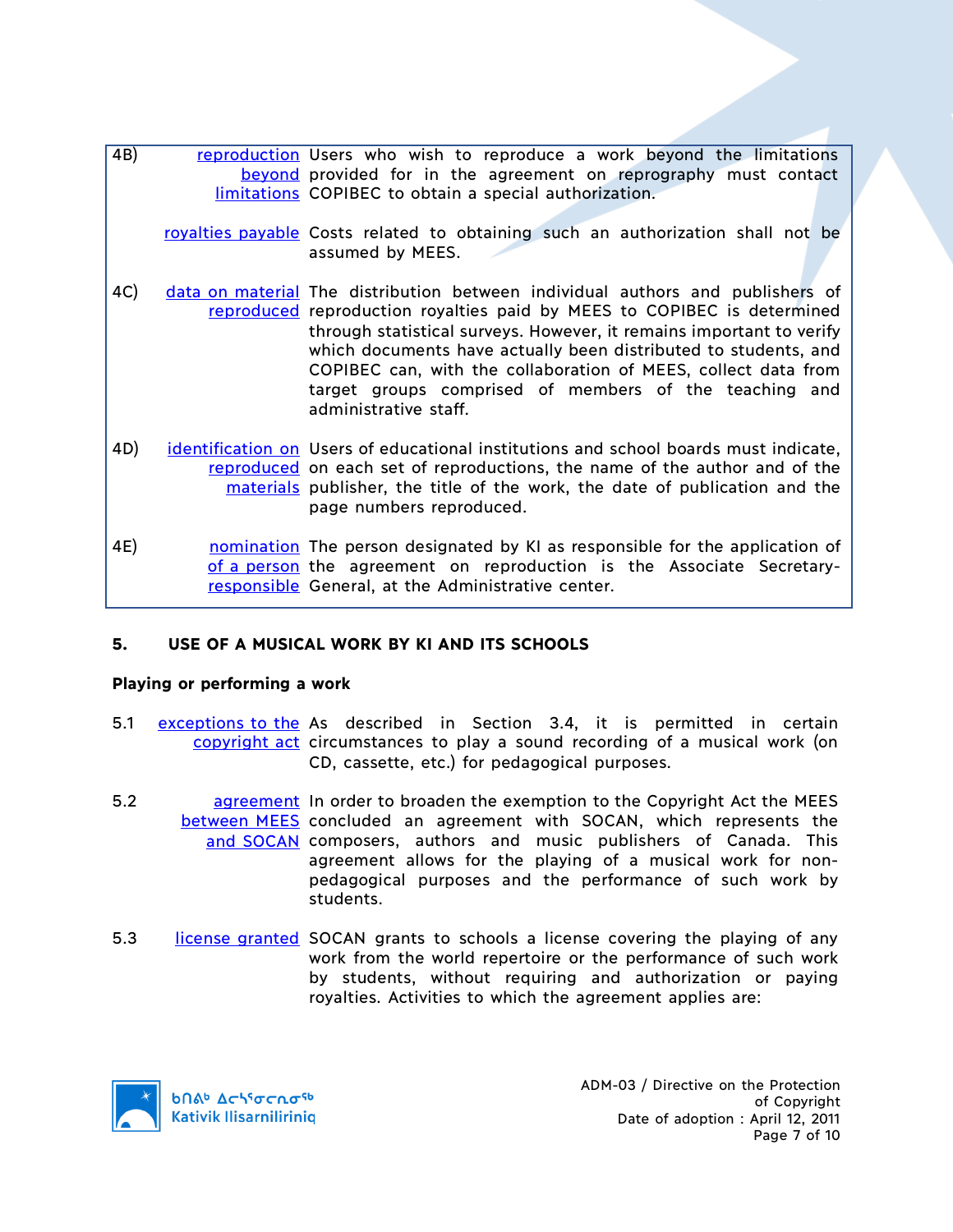- a) dances, Halloween, Christmas and Easter celebrations, winter and green class. These activities may not be open to the public, even for the funding of extracurricular activities;
- b) parties organized for the staff, except where spouses or friends are invited;
- c) school proms held in the educational institution. This exception does not apply if the prom is held outside the educational institution;
- d) concerts given by the school band or by the students or staff;
- e) student radio.

#### **Reproduction of a work**

- 5.4 **incorporation of** With respect to the reproduction of a musical work contained on a musical work a compact disc, LP album or cassette for the purpose of into a video... incorporating into a video or other medium produced by KI, its teachers or students, there is an agreement between the MEES and SODRAC and SOPROQ which allows certain uses. However, contrary to the playing or performing of musical work as described in sections 5.1, 5.2 and 5.3, this agreement allows reproduction of work of authors listed in their databank accessible at www.sodrac.com under the section "who we represent".
- 5.5 **payment is** In the case cited in section 5.4 above, if the material in which mandatory music was incorporated is broadcast in public, rather than exclusively for pedagogical purposes or extracurricular activities, a license must be obtained from SODRAC and related royalties must be paid.

## **6. USE OF CINEMATOGRAPHY WORK BY KI AND ITS SCHOOLS**

6.1 works specific A work specifically designed for educational purposes by a to education specialized producer is in general sold with the permission to rebroadcast without restriction. Productions from NFB, Télé-Québec, Télé-Ontario, etc. are generally royalty-free when purchased.

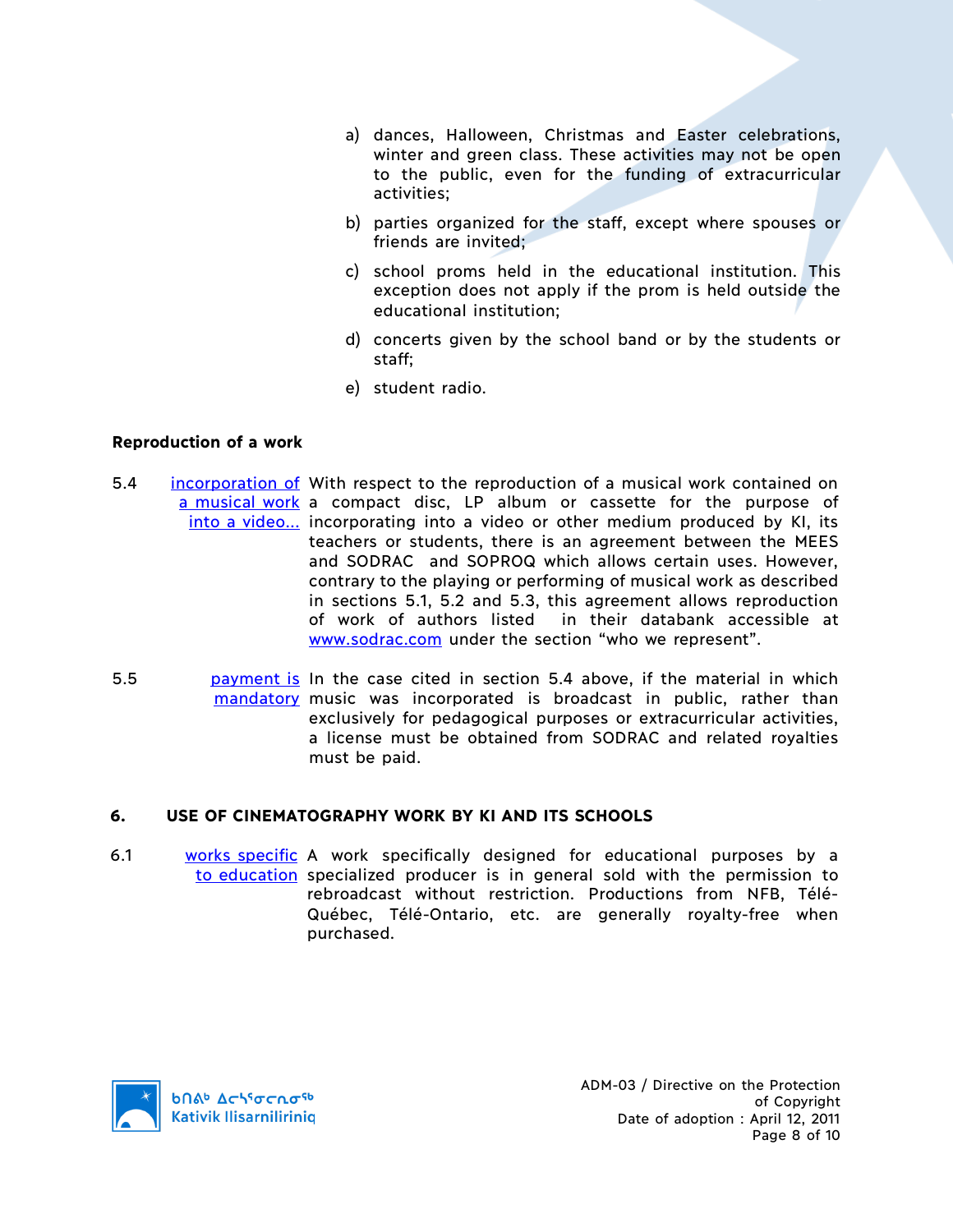- 6.2 works intended Rebroadcasting of a film intended for the general public is not for the general royalty- free, and even the purchase of the video cassette of such public a film does not permit its viewing in a public place, such as a classroom. Productions such as those of Walt Disney, Warner Brother, Universal Studio, etc. may not be viewed in a classroom without the purchase of a mandatory license obtained from "*Les Films Criterion*" or from "*Audio Ciné Films*".
- 6.3 **prohibition** KI did not conclude an agreement with collective societies in this area. Consequently, it is illegal to view, use or reproduce a film described in section 6.2 on the premises of KI.

| <b>Procedure</b><br>6A) | borrowing from The resource center of KI owns a large collection of videos related<br>the resource to education, which may be borrowed by schools and viewed by<br>students without any restriction. Each school has the list of videos<br>available. |
|-------------------------|-------------------------------------------------------------------------------------------------------------------------------------------------------------------------------------------------------------------------------------------------------|
| 6B)                     | violation A teachers who owns or rents a Walt Disney film, or who tapes it<br>when broadcast on TV and shows it to his students, whether<br>during or outside school hours, violates the law and may be<br>exposed to legal proceedings.              |

## **7. WORK PRODUCED BY KI**

- 7.1 symbol to affix To clearly indicate that a work produced by the School Board is protected by copyright, each copy of a work produced by KI should bear the symbol © followed by the name of KI, and the year of the first publication of the work.
- 7.2 authorization / Any authorization to use the work produced by the Board provided use by third to individuals or entities from outside the Board, shall be **parties** previously approved by the Director General. Particular conditions may be attached to any use, such as:
	- user fees
	- mention of the KI property rights
	- no resale to be allowed
	- etc.